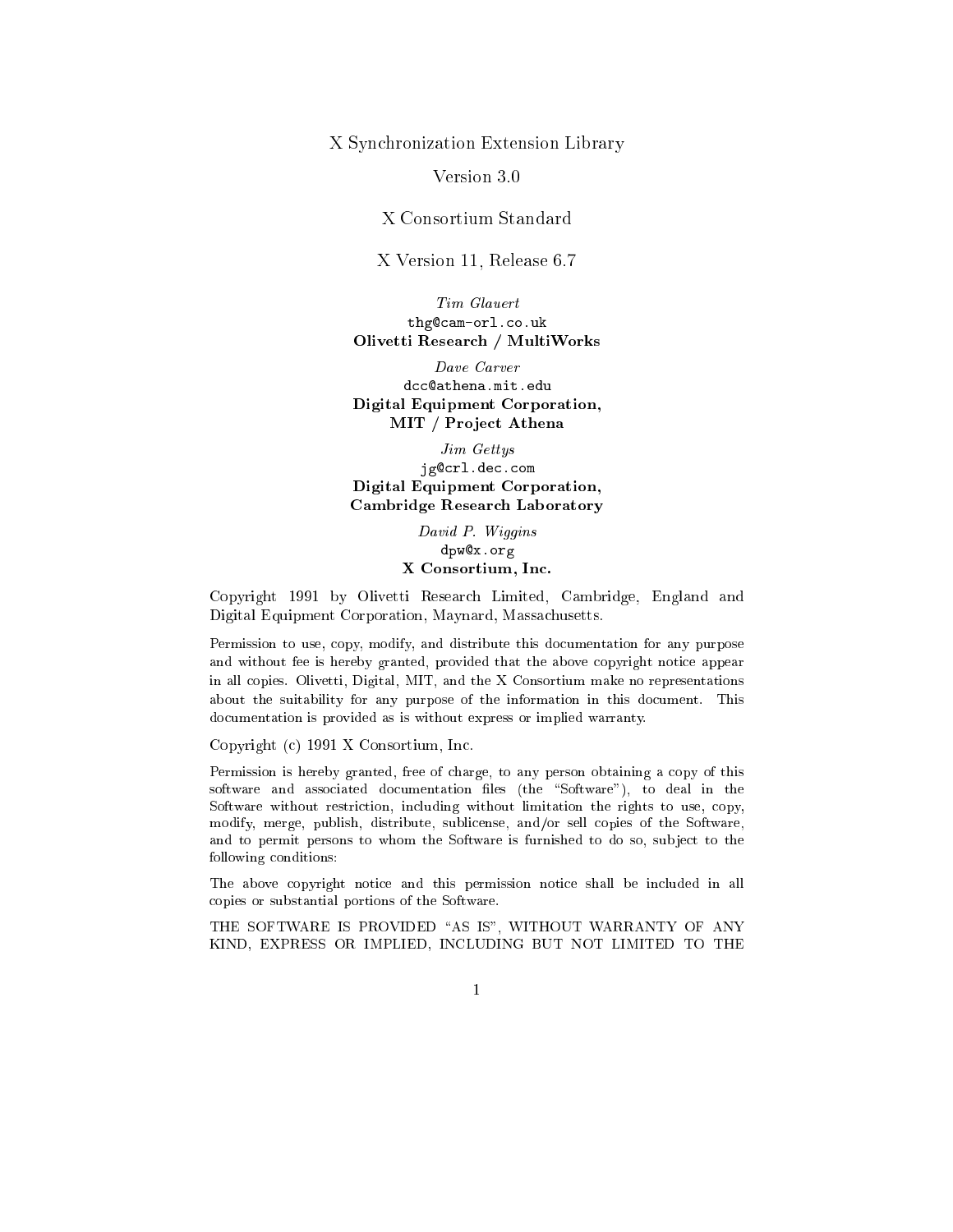WARRANTIES OF MERCHANTABILITY, FITNESS FOR A PARTICULAR PURPOSE AND NONINFRINGEMENT. IN NO EVENT SHALL THE X CONSORTIUM BE LIABLE FOR ANY CLAIM, DAMAGES OR OTHER LIABILITY, WHETHER IN AN ACTION OF CONTRACT, TORT OR OTHERWISE, ARISING FROM, OUT OF OR IN CONNECTION WITH THE SOFTWARE OR THE USE OR OTHER DEALINGS IN THE SOFTWARE.

Ex
ept as ontained in this noti
e, the name of the X Consortium shall not be used in advertising or otherwise to promote the sale, use or other dealings in this Software without prior written authorization from the X Consortium.

2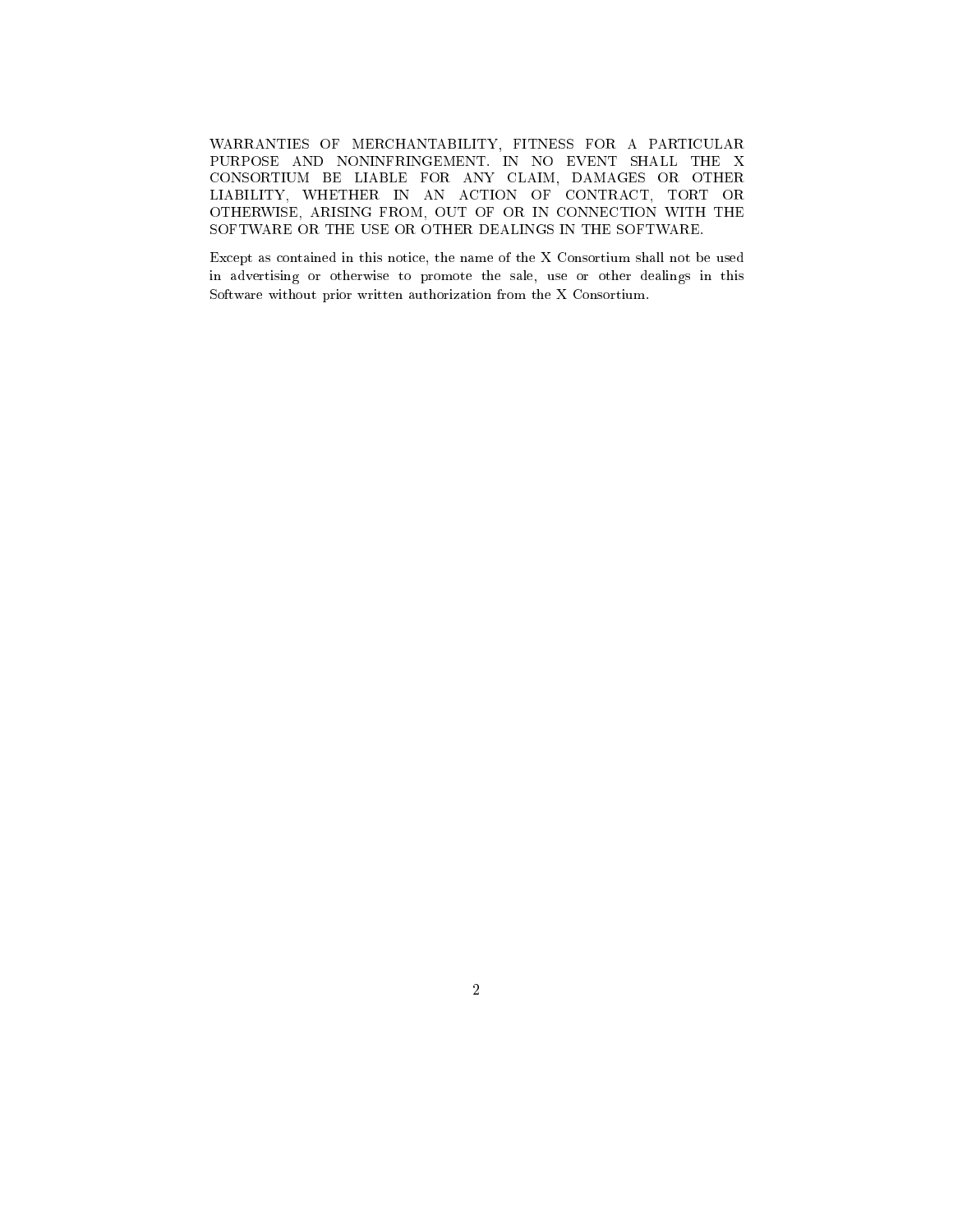#### 1Syn
hronization Proto
ol

The core X protocol makes no guarantees about the relative order of execution of requests for different clients. This means that any synchronization between clients must be done at the client level in an operating system-dependent and network-dependent manner. Even if there was an accepted standard for such synchronization, the use of a network introdu
es unpredi
table delays between the syn
hronization of the lients and the delivery of the resulting requests to the X server.

The core X protocol also makes no guarantees about the time at which requests are exe
uted, whi
h means that all lients with real-time onstraints must implement their timing on the host omputer. Any su
h timings are subject to error introduced by delays within the operating system and network and are inefficient because of the need for round-trip requests that keep the lient and server syn
hronized.

The syn
hronization extension provides primitives that allow syn
hronization between lients to take pla
e entirely within the X server. This removes any error introdu
ed by the network and makes it possible to syn
hronize lients on different hosts running different operating systems. This is important for multimedia applications, where audio, video, and graphics data streams are being syn
hronized. The extension also provides internal timers within the X server to which client requests can be synchronized. This allows simple animation appli
ations to be implemented without any round-trip requests and makes best use of buffering within the client, network, and server.

# 1.1 Des
ription

The me
hanism used by this extension for syn
hronization within the X server is to block the processing of requests from a client until a specific synchronization condition occurs. When the condition occurs, the client is released and pro
essing of requests ontinues. Multiple lients may blo
k on the same ondition to give interlient syn
hronization. Alternatively, a single client may block on a condition such as an animation frame marker.

The extension adds Counter and Alarm to the set of resour
es managed by the server. A counter has a 64-bit integer value that may be increased or decreased by client requests or by the server internally. A client can block by sending an Await request that waits until one of a set of synchronization onditions, alled TRIGGERs, be
omes TRUE.

The CreateCounter request allows a client to create a Counter that can be changed by explicit SetCounter and ChangeCounter requests. These can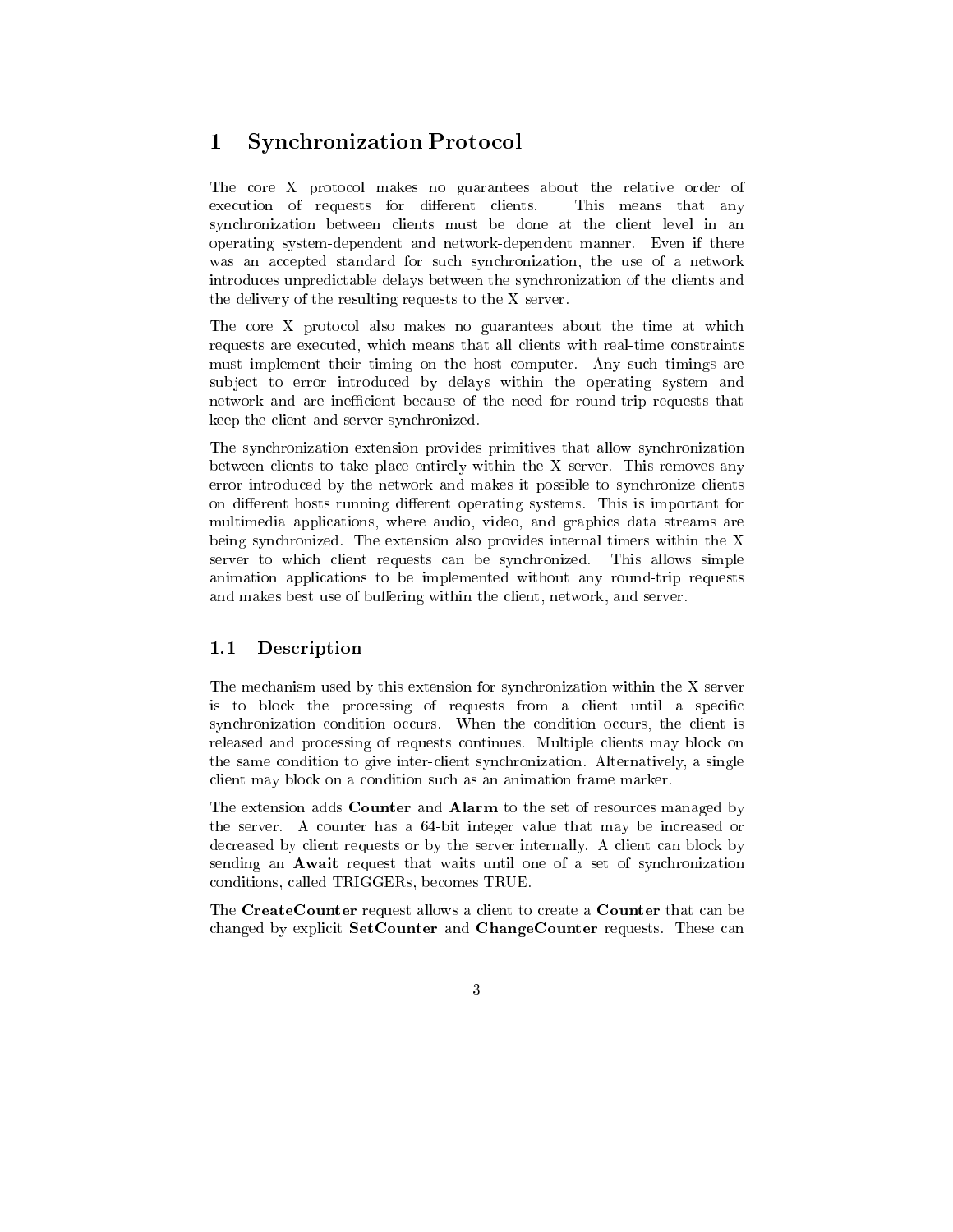be used to implement synchronization between different clients.

There are some counters, called **System Counters**, that are changed by the server internally rather than by client requests. The effect of any change to a system counter is not visible until the server has finished processing the urrent request. In other words, system ounters are apparently updated in the gaps between the execution of requests rather than during the actual execution of a request. The extension provides a system counter that advances with the server time as defined by the core protocol, and it may also provide ounters that advan
e with the real-world time or that hange ea
h time the CRT screen is refreshed. Other extensions may provide their own extension-specific system counters.

The extension provides an **Alarm** mechanism that allows clients to receive an event on a regular basis when a particular counter is changed.

### 2<sup>C</sup> Language Binding

The C routines provide direct access to the protocol and add no additional

The include file for this extension is <X11/extensions/sync.h>.

Most of the names in the language binding are derived from the proto
ol names by prepending XSync to the protocol name and changing the apitalization.

#### 2.1 C Functions

Most of the following fun
tions generate SYNC proto
ol requests.

```
Status
```

```
XSyn
QueryExtension ( Display * dpy, int * event base return,
    int * error_base_return )
```
If dpy supports the SYNC extension, XSyn
QueryExtension returns True, sets \*event\_base\_return to the event number for the first SYNC event, and sets \*error\_base\_return to the error number for the first SYNC error. If dpy does not support the SYNC extension, it returns False.

Status

```
XSynchitialize (Display * dpy, int * major_version_return,
    int * minor version return )
```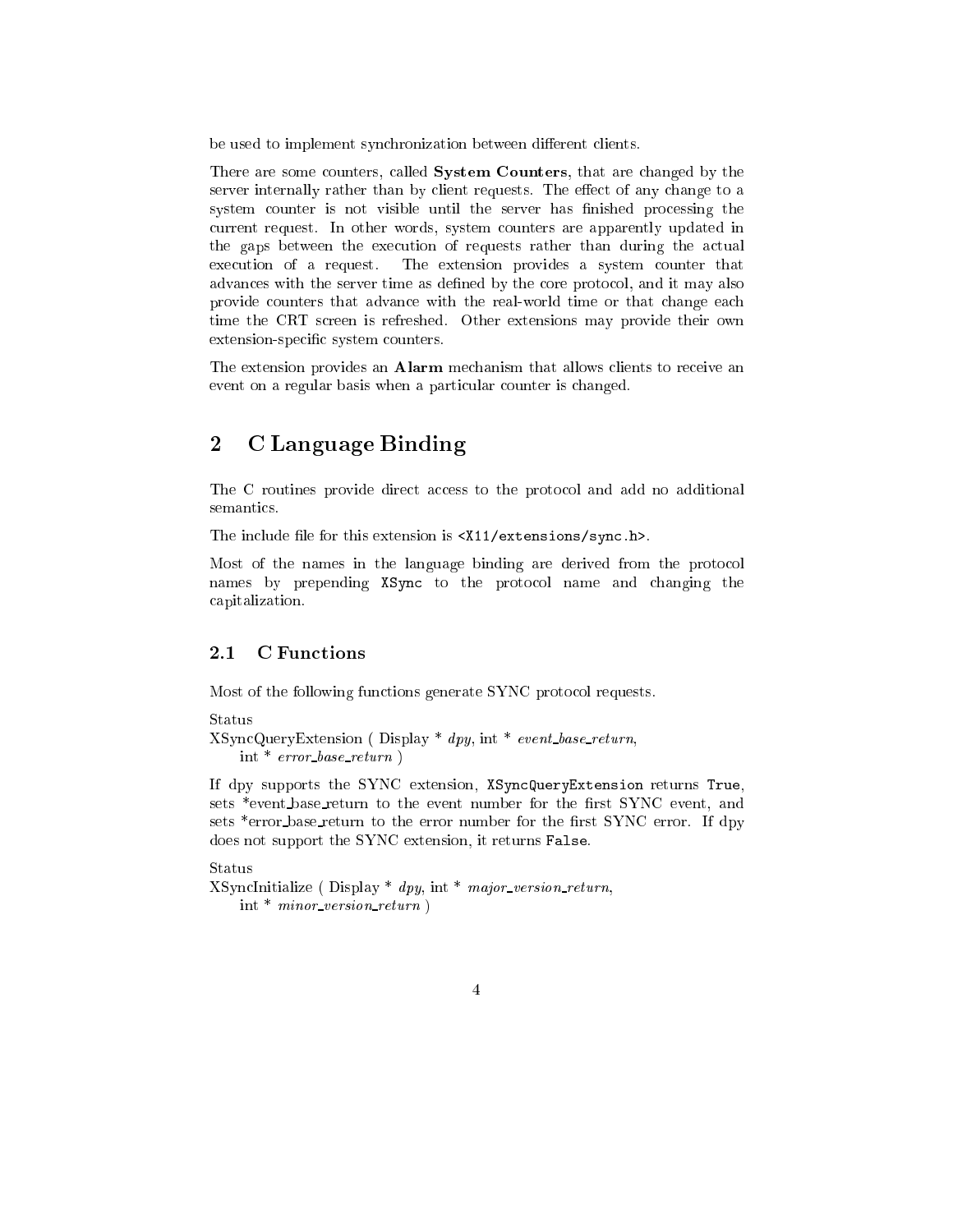XSyn
Initialize sets \*ma jor version return and \*minor version return to the major/minor SYNC protocol version supported by the server. If the XSyn library is ompatible with the version returned by the server, this function returns True. If dpy does not support the SYNC extension, or if there was an error during ommuni
ation with the server, or if the server and library protocol versions are incompatible, this function returns False. The only XSync function that may be called before this function is XSyncQueryExtension. If a client violates this rule, the effects of all XSync calls that it makes are undefined.

XSyncSystemCounter<sup>\*</sup> XSyn
SystemCounter \*  $XSyncListSystemCounters ( Display * *dyn*, int * *n counters_return*)$ 

XSyn
ListSystemCounters returns a pointer to an array of system ounters supported by the display and sets  $*n$ -counters return to the number of ounters in the array. The array should be freed with XSyn
FreeSystemCounterList. If dpy does not support the SYNC extension, or if there was an error during ommuni
ation with the server, or if the server does not support any system counters, this function returns NULL.

XSyncSystemCounter has the following fields:

| char *<br>$\frac{1}{2}$ null-terminated name of system counter $\frac{1}{2}$<br>name: |  |
|---------------------------------------------------------------------------------------|--|
| /* counter id of this system counter $*/$<br>XSyncCounter counter;                    |  |
| resolution; $/*$ resolution of this system counter $*/$<br>XSyncValue                 |  |

void

XSyn
FreeSystemCounterList ( XSyn
SystemCounter \* list )

XSyn
FreeSystemCounterList frees the memory asso
iated with the system ounter list returned by XSyn
ListSystemCounters.

# XSyn
Counter

XSyn
CreateCounter ( Display \* dpy, XSyn
Value initial value )

XSyn
CreateCounter reates a ounter on the dpy with the given initial value and returns the ounter ID. It returns None if dpy does not support the SYNC extension.

Status

XSyn
SetCounter ( Display \* dpy, XSyn
Counter ounter, XSyn
Value value )

XSyn
SetCounter sets ounter to value. It returns False if dpy does not support the SYNC extension; otherwise, it returns True.

Status

XSyn
ChangeCounter ( Display \* dpy, XSyn
Counter ounter, XSyn
Value value )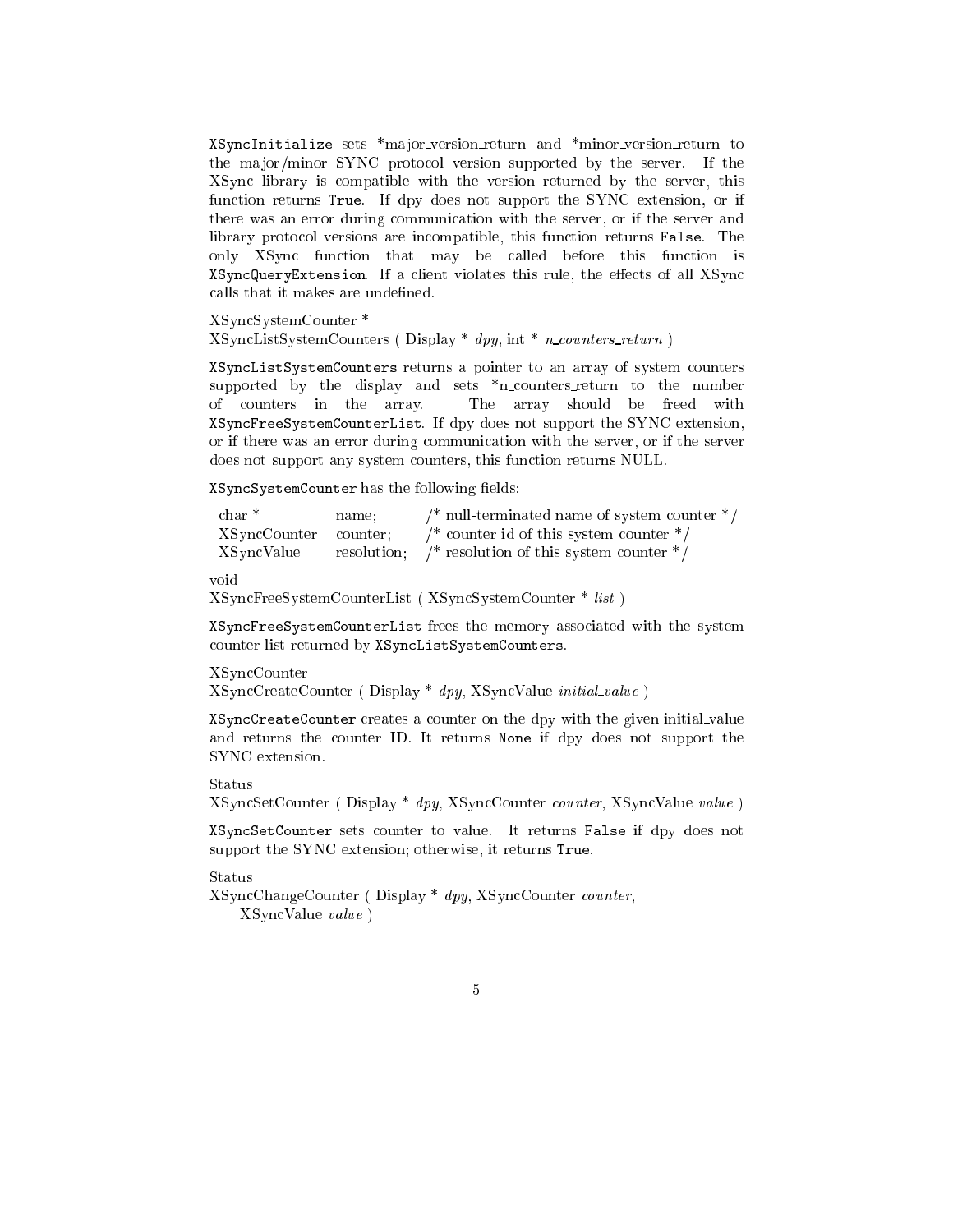XSyn
ChangeCounter adds value to ounter. It returns False if dpy does not support the SYNC extension; otherwise, it returns True.

Status

XSyncDestroyCounter (Display \* dpy, XSyncCounter counter)

XSyn
DestroyCounter destroys ounter. It returns False if dpy does not support the SYNC extension; otherwise, it returns True.

Status

XSyn
QueryCounter ( Display \* dpy, XSyn
Counter ounter, XSyn
Value \* value return )

XSyn
QueryCounter sets \*value return to the urrent value of ounter. It returns False if there was an error during ommuni
ation with the server or if dpy does not support the SYNC extension; otherwise, it returns True.

XSyn
Await ( Display \* dpy, XSyn
WaitCondition \* wait list, int  $n\_conditions$ )

XSyncAwait awaits on the conditions in wait\_list. The n\_conditions is the number of wait conditions in wait\_list. It returns False if dpy does not support the SYNC extension; otherwise, it returns True. The await is pro
essed asyn
hronously by the server; this fun
tion always returns immediately after issuing the request.

XSyncWaitCondition has the following fields:

| XSyncCounter   | trigger.counter;    | $\frac{*}{*}$ counter to trigger on $\frac{*}{*}$ |
|----------------|---------------------|---------------------------------------------------|
| XSyncValueType | trigger value_type; | /* absolute/relative */                           |
| XSyncValue     | trigger wait_value; | /* value to compare counter to $*/$               |
| XSyncTestType  | trigger test_type;  | $\frac{1}{2}$ pos/neg comparison/transtion */     |
| XSyncValue     | event_threshold:    | /* send event if past threshold $*/$              |

XSyn
ValueType an be either XSyn
Absolute or XSyn
Relative.

XSyn
TestType an be one of XSyn
PositiveTransition, XSyn
NegativeTransition, XSyn
PositiveComparison, or XSyn
NegativeComparison.

XSyn
Alarm

XSyn
CreateAlarm ( Display \* dpy, unsigned long values mask, XSyn
AlarmAttributes \* values )

XSyn
CreateAlarm reates an alarm and returns the alarm ID. It returns None if the display does not support the SYNC extension. The values mask and values spe
ify the alarm attributes.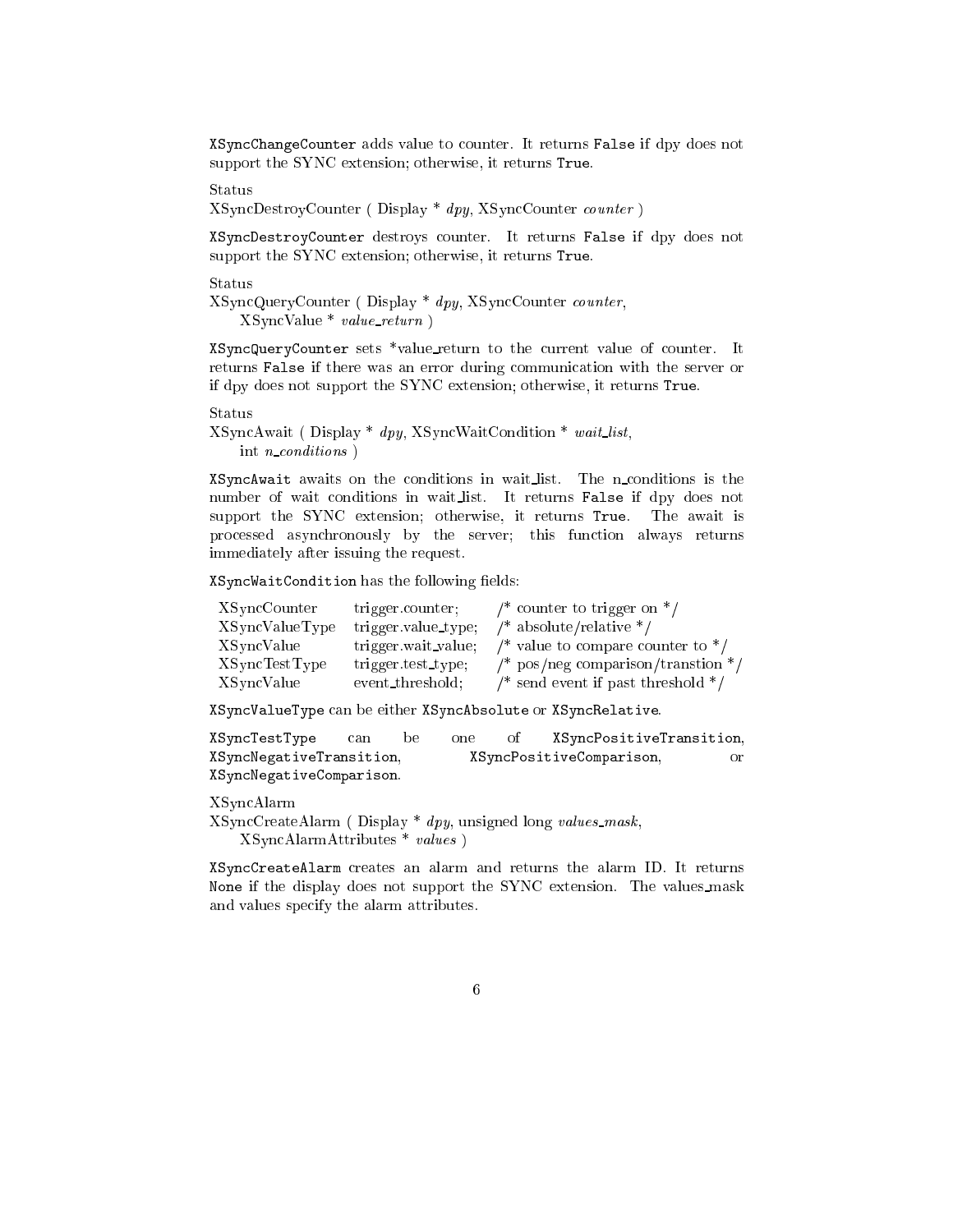XSyncAlarmAttributes has the following fields. The attribute mask column specifies the symbol that the caller should OR into values\_mask to indicate that the value for the orresponding attribute was a
tually supplied. Default values are used for all attributes that do not have their attribute mask OR'ed into values\_mask. See the protocol description for **CreateAlarm** for the defaults.

| type                 | field name          | attribute_mask         |
|----------------------|---------------------|------------------------|
| <b>XSyncCounter</b>  | trigger.counter;    | XSyncCACounter         |
| XSyncValueType       | trigger value_type; | XSyncCAValueType       |
| <b>XSyncValue</b>    | trigger wait_value; | XSyncCAValue           |
| <b>XSyncTestType</b> | trigger.test_type;  | XSyncCATestType        |
| <b>XSyncValue</b>    | delta:              | XSyncCADelta           |
| <b>Bool</b>          | events;             | XSyncCAEvents          |
| XSyncAlarmState      | state:              | client cannot set this |

Status

XSyn
DestroyAlarm ( Display \* dpy, XSyn
Alarm alarm )

XSyn
DestroyAlarm destroys alarm. It returns False if dpy does not support the SYNC extension; otherwise, it returns True.

## Status

```
XSyn
QueryAlarm ( Display * dpy, XSyn
Alarm alarm,
   XSyn
AlarmAttributes * values return )
```
XSyn
QueryAlarm sets \*values return to the alarm's attributes. It returns False if there was an error during ommuni
ation with the server or if dpy does not support the SYNC extension; otherwise, it returns True.

## Status

```
XSyn
ChangeAlarm ( Display * dpy, XSyn
Alarm alarm,
   unsigned long values_mask, XSyncAlarmAttributes * values )
```
XSyn
ChangeAlarm hanges alarm's attributes. The attributes to hange are spe
ied as in XSyn
CreateAlarm. It returns False if dpy does not support the SYNC extension; otherwise, it returns True.

## Status

 $XSyncSetPriority ( Display * *dyny*, XID client-resource_id, int priority)$ 

XSyn
SetPriority sets the priority of the lient owning lient resour
e id to priority. If client\_resource\_id is None, it sets the caller's priority. It returns False if dpy does not support the SYNC extension; otherwise, it returns True.

### Status

```
XSyncGetPriority (Display * dpy, XID client_resource_id,
    int * return_priority)
```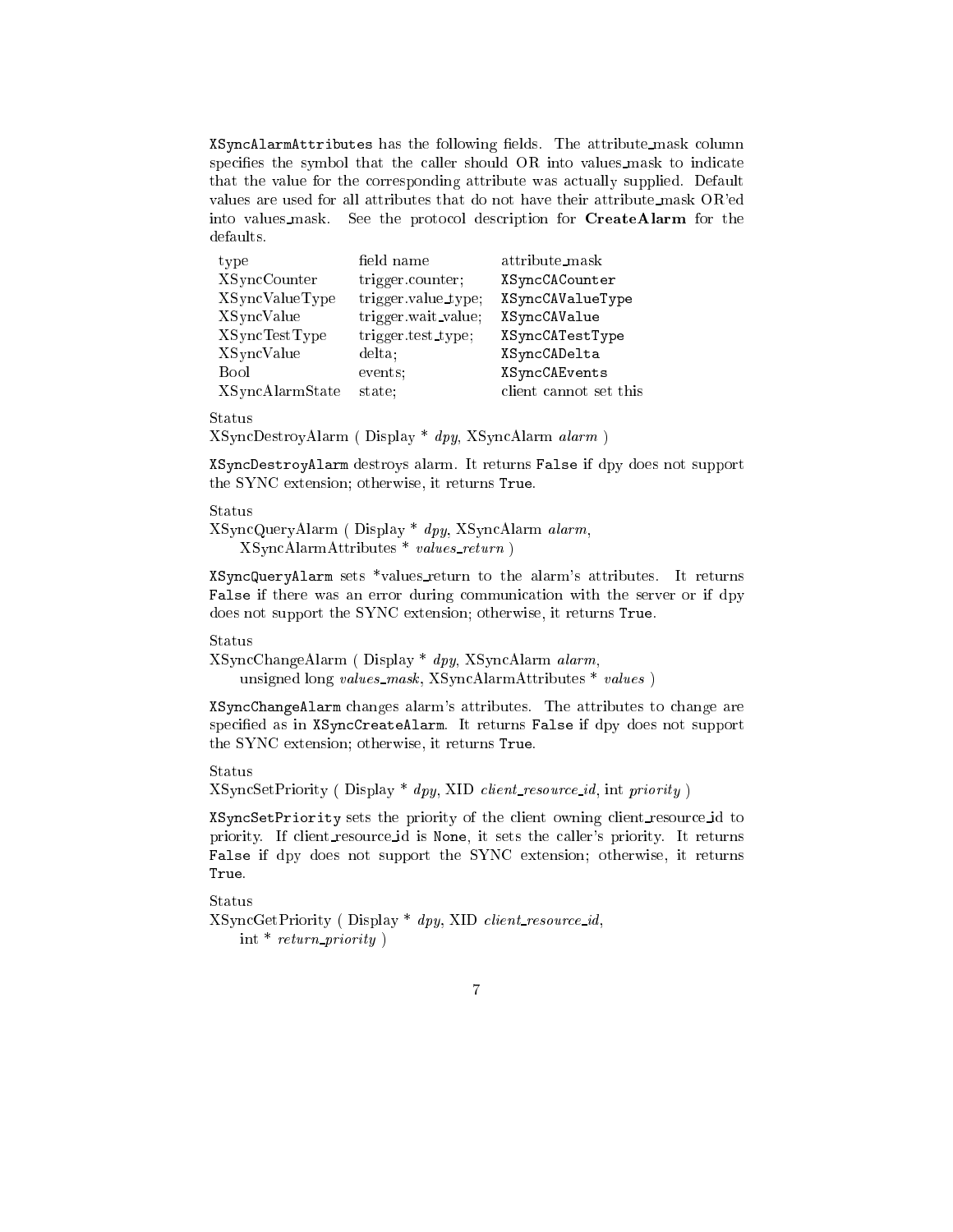XSyn
GetPriority sets \*return priority to the priority of the lient owning client\_resource\_id. If client\_resource\_id is None, it sets \*return\_priority to the caller's priority. It returns False if there was an error during communication with the server or if dpy does not support the SYNC extension; otherwise, it returns True.

# 2.2 C Macros/Functions

The following procedures manipulate 64-bit values. They are defined both as macros and as functions. By default, the macro form is used. To use the function form, #undef the macro name to uncover the function.

 $XSymchtToValue (XSyncValue *pv, int i)$ 

Converts i to an XSyncValue and stores it in \*pv. Performs sign extension (\*pv will have the same sign as i.)

void

XSyn
IntsToValue ( XSyn
Value \*pv, unsigned int low, int high )

Stores low in the low 32 bits of \*pv and high in the high 32 bits of \*pv.

**Bool** 

XSyn
ValueGreaterThan ( XSyn
Value a, XSyn
Value <sup>b</sup> )

Returns True if a is greater than b, else returns False.

Bool

XSyn
ValueLessThan ( XSyn
Value a, XSyn
Value <sup>b</sup> )

Returns True if a is less than b, else returns False.

XSyn
ValueGreaterOrEqual ( XSyn
Value a, XSyn
Value <sup>b</sup> )

Returns True if a is greater than or equal to b, else returns False.

Bool

XSyn
ValueLessOrEqual ( XSyn
Value a, XSyn
Value <sup>b</sup> )

Returns True if a is less than or equal to b.

Bool

 $XS$ yncValueEqual ( $XS$ yncValue a,  $XS$ yncValue b)

Returns True if a is equal to b, else returns False.

Bool

XSyn
ValueIsNegative ( XSyn
Value <sup>v</sup> )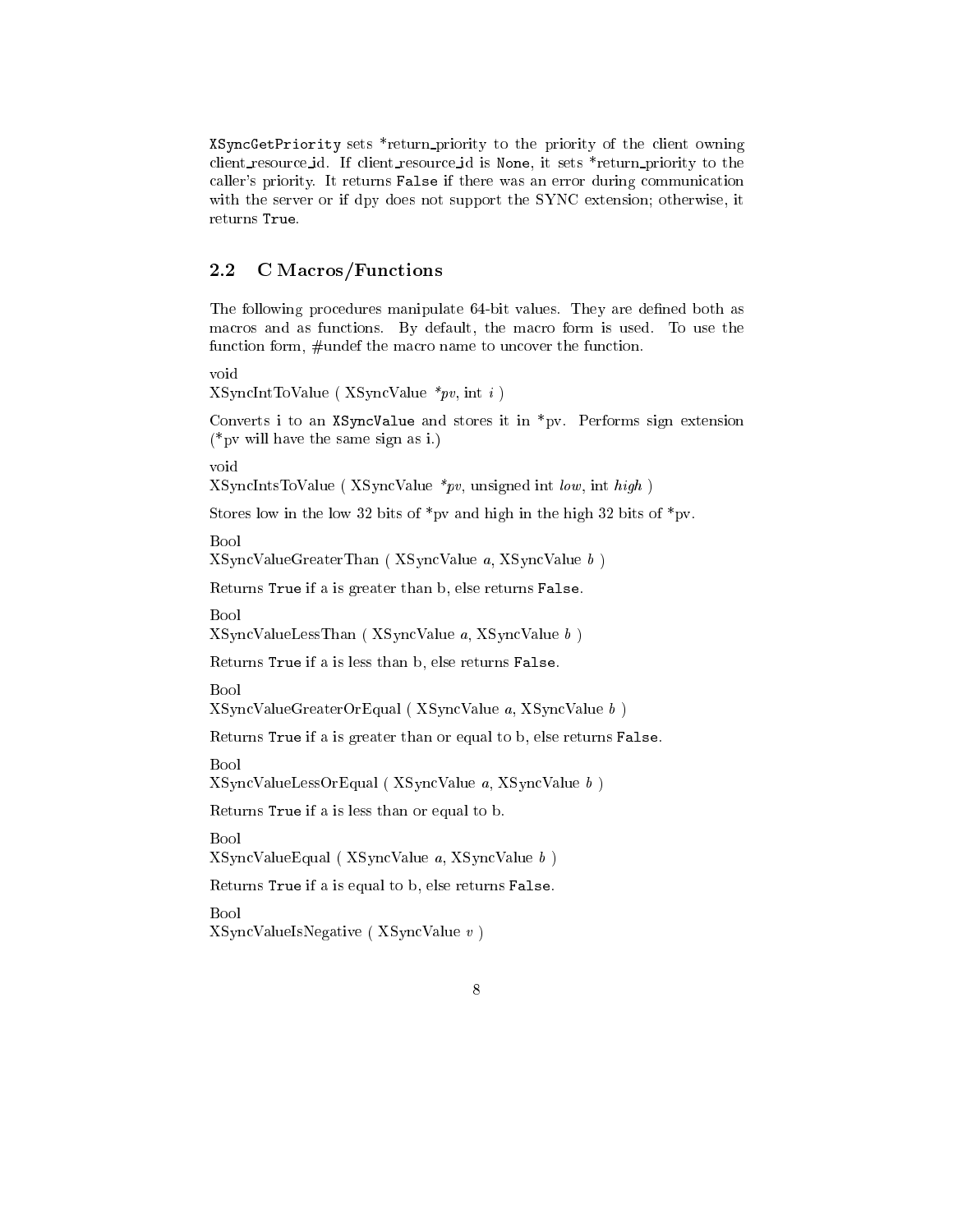Returns True if v is negative, else returns False.

Bool

XSyn
ValueIsZero ( XSyn
Value <sup>v</sup> )

Returns True if v is zero, else returns False.

**Bool** 

XSyn
ValueIsPositive ( XSyn
Value <sup>v</sup> )

Returns True if v is positive, else returns False.

unsigned int XSyn
ValueLow32 ( XSyn
Value <sup>v</sup> )

Returns the low 32 bits of v.

XSyn
ValueHigh32 ( XSyn
Value <sup>v</sup> )

Returns the high 32 bits of v.

void

XSyn
ValueAdd ( XSyn
Value \* presult, XSyn
Value a, XSyn
Value b, Bool  $*$  poverflow)

Adds a to b and stores the result in  $*$ presult. If the result could not fit in 64 bits, \*poverflow is set to True, else it is set to False.

void

XSyn
ValueSubtra
t ( XSyn
Value \* presult, XSyn
Value a, XSyn
Value b, Bool  $*$  poverflow)

Subtracts b from a and stores the result in \*presult. If the result could not fit in 64 bits, overflow is set to True, else it is set to False.

void

XSyn
MaxValue ( XSyn
Value \* pv )

Sets \*pv to the maximum value expressible in 64 bits.

void

XSyn
MinValue ( XSyn
Value \* pv )

Sets \*pv to the minimum value expressible in 64 bits.

# 2.3 Events

Let event\_base be the value event\_base\_return as defined in the function XSyn
QueryExtension.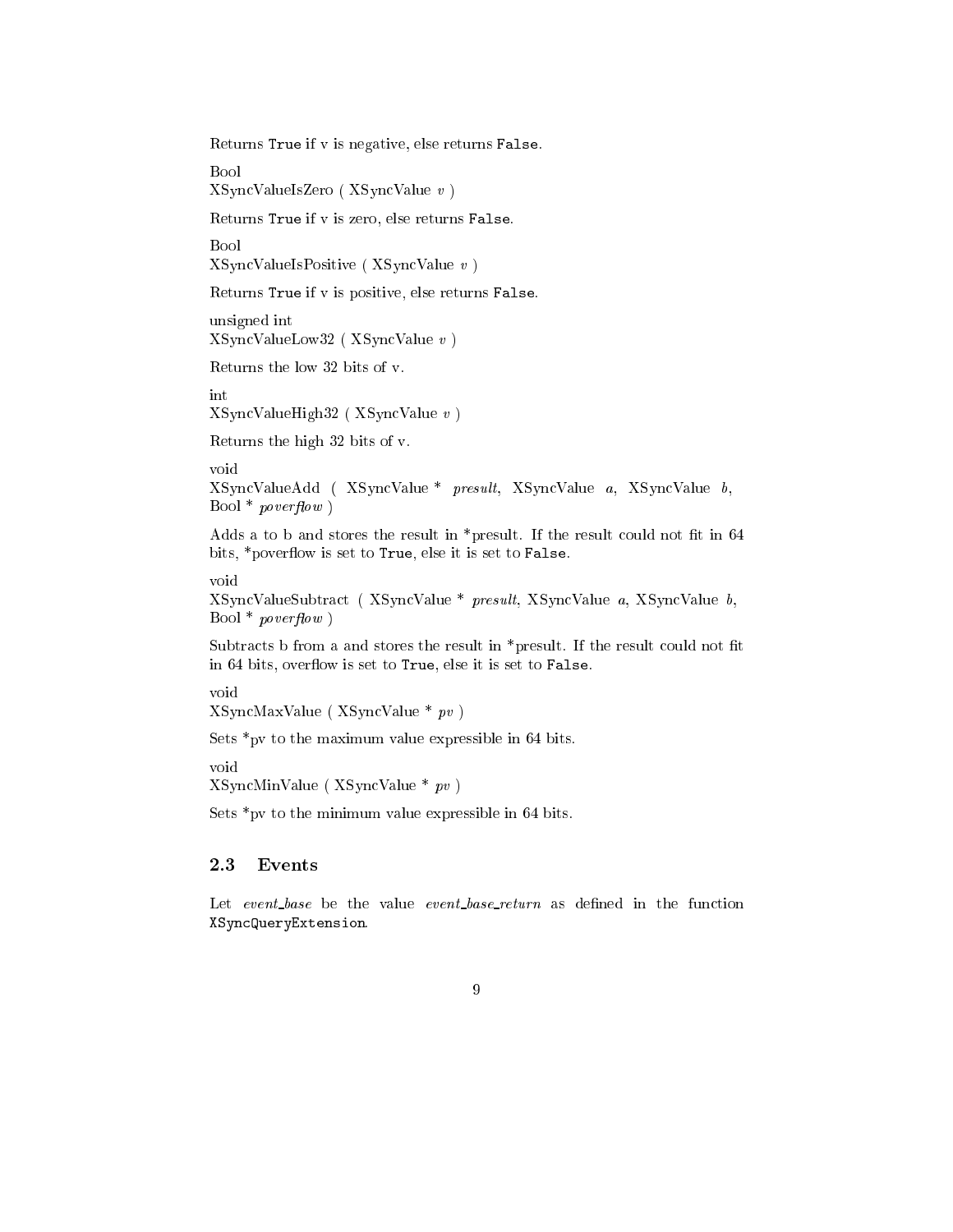| An XSyncCounterNotifyEvent's type field has the value $event\_base +$ |  |  |  |  |
|-----------------------------------------------------------------------|--|--|--|--|
| XSyncCounterNotify. The fields of this structure are:                 |  |  |  |  |

| int                 | type;          | /* event base + XSyncCounterNotify */              |
|---------------------|----------------|----------------------------------------------------|
| unsigned long       | serial         | /* number of last request processed by server $*/$ |
| Bool                | send_event;    | /* true if this came from a SendEvent request $*/$ |
| Display $*$         | display:       | /* Display the event was read from $*/$            |
| <b>XSyncCounter</b> | counter;       | /* counter involved in await $*/$                  |
| <b>XSyncValue</b>   | wait_value;    | /* value being waited for $*/$                     |
| <b>XSyncValue</b>   | counter_value; | /* counter value when this event was sent $*/$     |
| Time                | time.          | $\frac{*}{*}$ milliseconds $\frac{*}{*}$           |
| int                 | count:         | /* how many more events to come $*/$               |
| <b>Bool</b>         | destroyed;     | /* True if counter was destroyed $*/$              |

 $\hspace{0.1 cm}$  An XSyncAlarmNotifyEvent's type field has the value  $\hspace{0.1 cm} event\_base$  + XSyn
AlarmNotify. The elds of this stru
ture are:

| int                    | type:          | $\frac{1}{2}$ event base + XSyncAlarmNotify */     |
|------------------------|----------------|----------------------------------------------------|
| unsigned long          | serial.        | /* number of last request processed by server $*/$ |
| <b>Bool</b>            | send_event;    | /* true if this came from a SendEvent request $*/$ |
| Display $*$            | display;       | /* Display the event was read from $*/$            |
| XSyncAlarm             | alarm;         | $\frac{1}{2}$ alarm that triggered $\frac{1}{2}$   |
| XSyncValue             | counter value; | /* value that triggered the alarm $*/$             |
| XSyncValue             | alarm_value;   | /* test value of trigger in alarm $*/$             |
| Time                   | time;          | $\frac{1}{2}$ milliseconds $\frac{1}{2}$           |
| <b>XSyncAlarmState</b> | state;         | $\frac{1}{2}$ new state of alarm $\frac{k}{2}$     |

# 2.4 Errors

Let error\_base be the value error\_base\_return as defined in the function XSyn
QueryExtension.

An XSyncAlarmError's error\_code field has the value error\_base + XSyncBadAlarm. The fields of this structure are:

| int           | type:         |                                         |
|---------------|---------------|-----------------------------------------|
| Display $*$   | display:      | /* Display the event was read from $*/$ |
| XSyncAlarm    | alarm;        | /* resource id */                       |
| unsigned long | serial.       | /* serial number of failed request $*/$ |
| unsigned char | error_code;   | $/*$ error base + XSyncBadAlarm $*/$    |
| unsigned char | request_code; | /* Major op-code of failed request $*/$ |
| unsigned char | minor_code;   | /* Minor op-code of failed request $*/$ |

An XSyncCounterError's error\_code field has the value error\_base + XSyncBadCounter. The fields of this structure are:

10